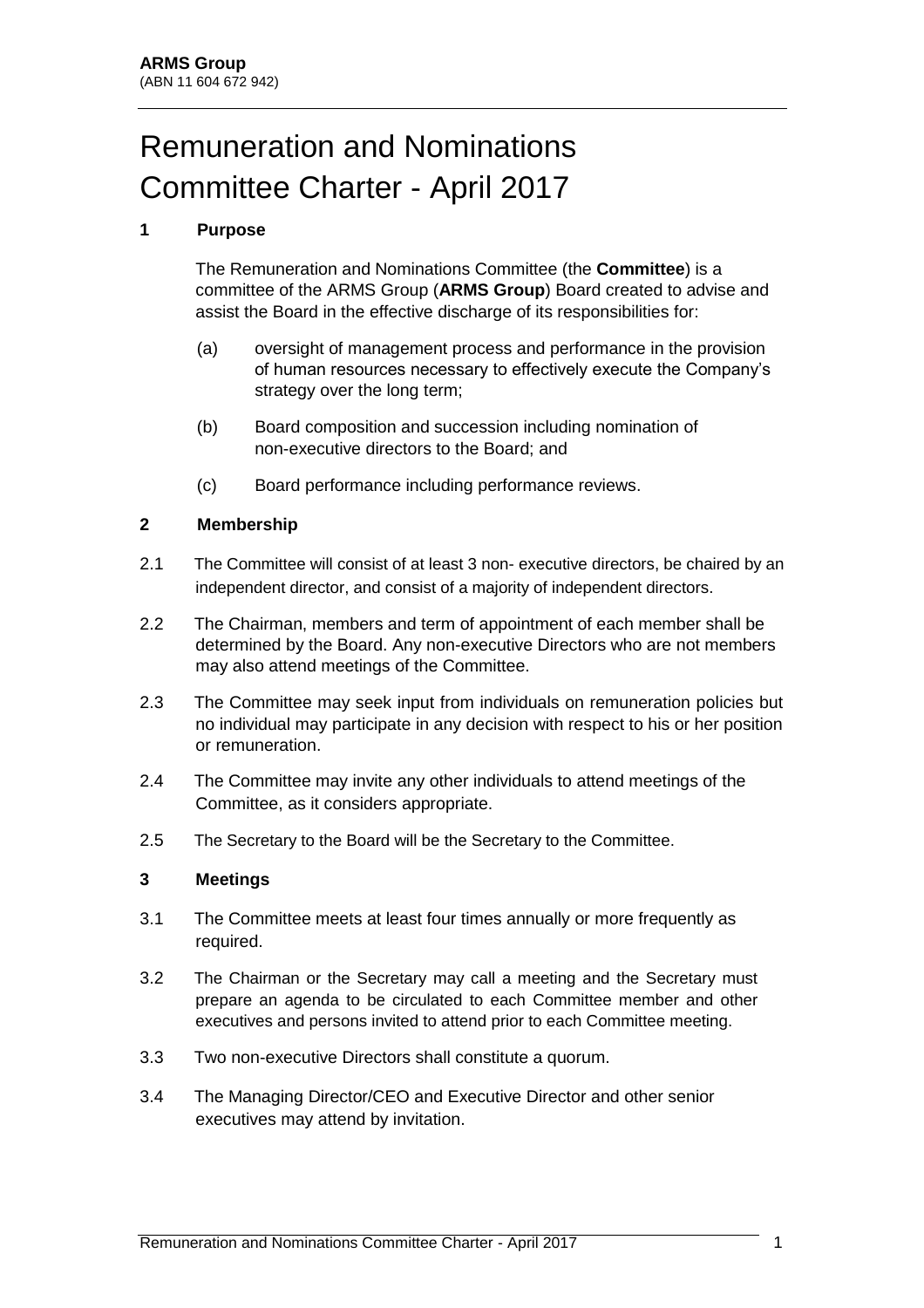3.5 The Chairman of the Committee will report to the Board following each Committee meeting and annually report back against the Committee's objectives and activities.

### **4 Responsibilities**

The Committee has no delegated authority, but will make recommendations to the Board on the following matters (amongst other things):

- 4.1 Remuneration of Directors and senior executives
	- (a) as appropriate, reviewing ARMS Group's remuneration framework and policies and practices on executive remuneration with an emphasis on (where appropriate):
		- motivating senior executives to pursue the long-term growth of ARMS Group and linking remuneration to performance;
		- attracting and retaining high-performing senior executives and employees;
		- providing a clear link between reward and shareholder value;
		- ensuring the policies and practices are reasonable and fair; and
		- current governance and legal developments;
	- (b) reviewing and making recommendations to the Board on remuneration by gender and recommending strategies or changes to address any gender or other inappropriate pay bias;
	- (c) reviewing the total level of remuneration of non-executive directors and for individual fees for non-executive directors and the Chairman, including any additional fees payable for membership of Board committees;
	- (d) reviewing the total remuneration package for the Managing Director/CEO and the CFO including short and long term incentives;
	- (e) approving the appointment of remuneration consultants for the purposes of the Corporations Act 2001 (Cth);
	- (f) reviewing and recommending to the Board the remuneration report prepared in accordance with the *Corporations Act 2001* (Cth) for inclusion in the annual directors' report;
	- (g) establishing the policies and structure of senior executive remuneration, including participation in short term and long term incentive plans; and
	- (h) regularly reviewing ARMS Group's equity based incentive schemes including a consideration of performance thresholds and regulatory and market requirements.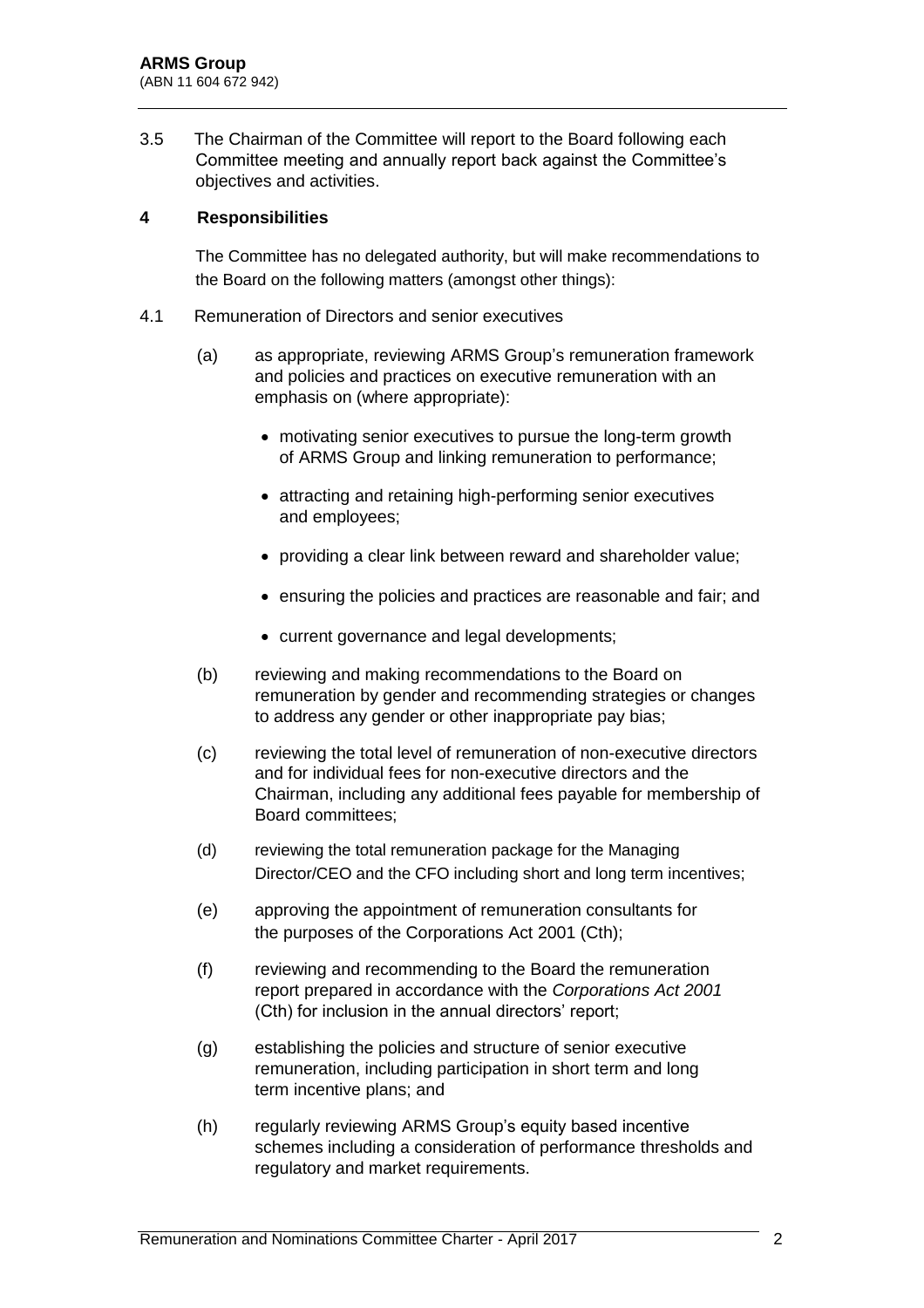- 4.2 Employee benefits and other policies
	- (a) establishing and reviewing ARMS Group's recruitment, organisational and people development, retention, employee relations, succession and termination policies;
	- (b) reviewing ARMS Group's workplace capabilities, for example, the balance of skills, diversity, culture, experience and internationalisation;
	- (c) on an annual basis, reviewing the effectiveness of the Board Diversity Policy by assessing ARMS Group's progress towards the achievement of the measurable objectives and any strategies aimed at achieving the objectives; and
	- (d) in accordance with the Board Diversity Policy, on an annual basis, reviewing and reporting to the Board on the relative proportion of women and men on the Board, in senior management positions and in the workforce at all levels of the ARMS Group or, if applicable, providing the Board with ARMS Group's most recent indicators as required by the Workplace Gender Equality Act 2012.
- 4.3 Size and composition of the Board
	- (a) regularly reviewing the size and composition of the Board, including:
		- reviewing the mix of executive and non-executive directors;
		- determining the skills, experience and expertise required on the Board and assessing the extent to which the required skills are represented;
		- assisting the Board to develop a Board skills matrix setting out the mix of skills and diversity that the Board currently has or is looking to achieve in its membership;
		- documenting the selection criteria for nomination of candidates of non-executive directors and making recommendations for the reelection of directors; and
		- considering the time commitment and contribution required of non-executive directors.
- 4.4 New directors
	- (a) considering nominations of individuals qualified to become Board members;
	- (b) undertaking appropriate checks before appointing a person, or putting forward to security holders a candidate for election, as a director;
	- (c) ensuring a letter of appointment is entered into with each director setting out the terms of their appointment;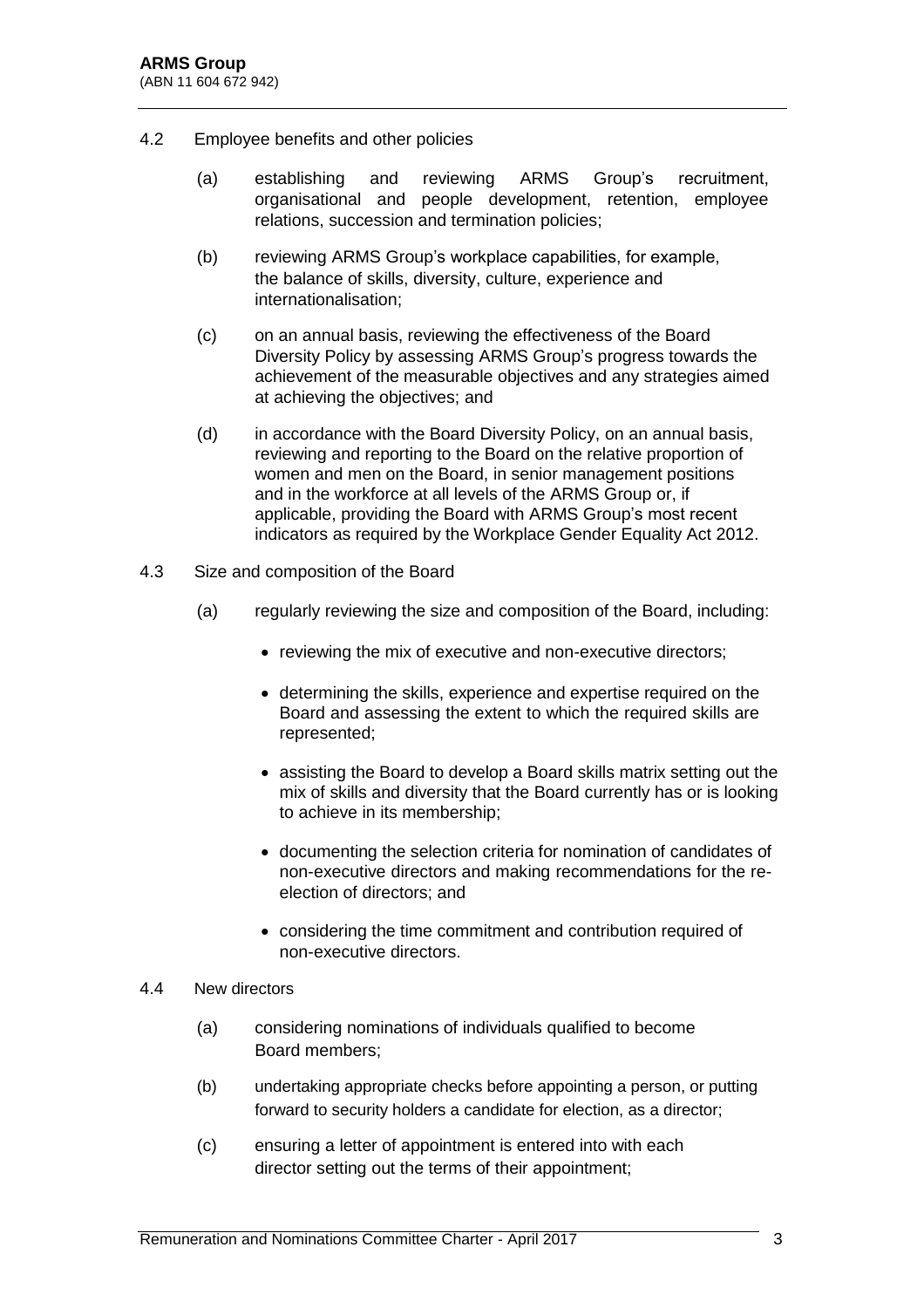- (d) assisting the Board with providing security holders with all material information in its possession relevant to a decision on whether or not to elect or re-elect a director; and
- (e) determining and reviewing the terms and conditions on which nonexecutive directors are appointed and hold office.

#### 4.5 Board committees

(a) identifying Directors qualified to fill vacancies on Board Committees, having regard to such factors as the Committee considers appropriate, including the Charter of the particular Board Committee, the director's experience and the qualifications and experience of the other Committee members.

#### 4.6 Performance

- (a) establishing the methodology and procedures for evaluating the performance of the Board, the Chairman, the Board Committees and each director;
- (b) developing and implementing a plan for identifying, assessing and enhancing the competencies of senior executives; and
- (c) designing and ensuring implementation of induction programs and ongoing professional development opportunities for the Board to ensure that non-executive directors are provided with adequate information regarding the options of the business, the industry and their legal responsibilities and duties so that they may perform their role as directors effectively.

# 4.7 Other

- (a) reviewing succession plans for the Board and senior executives to maintain an appropriate balance of skills, experience and expertise on the Board and in the management of the Group;
- (b) assessing the capabilities of candidates who may be considered for succession to Managing Director/CEO, CFO and General Management Team positions; and
- (c) regularly reviewing ARMS Group's superannuation arrangements and compliance with relevant laws and regulations in relation to its superannuation arrangements.